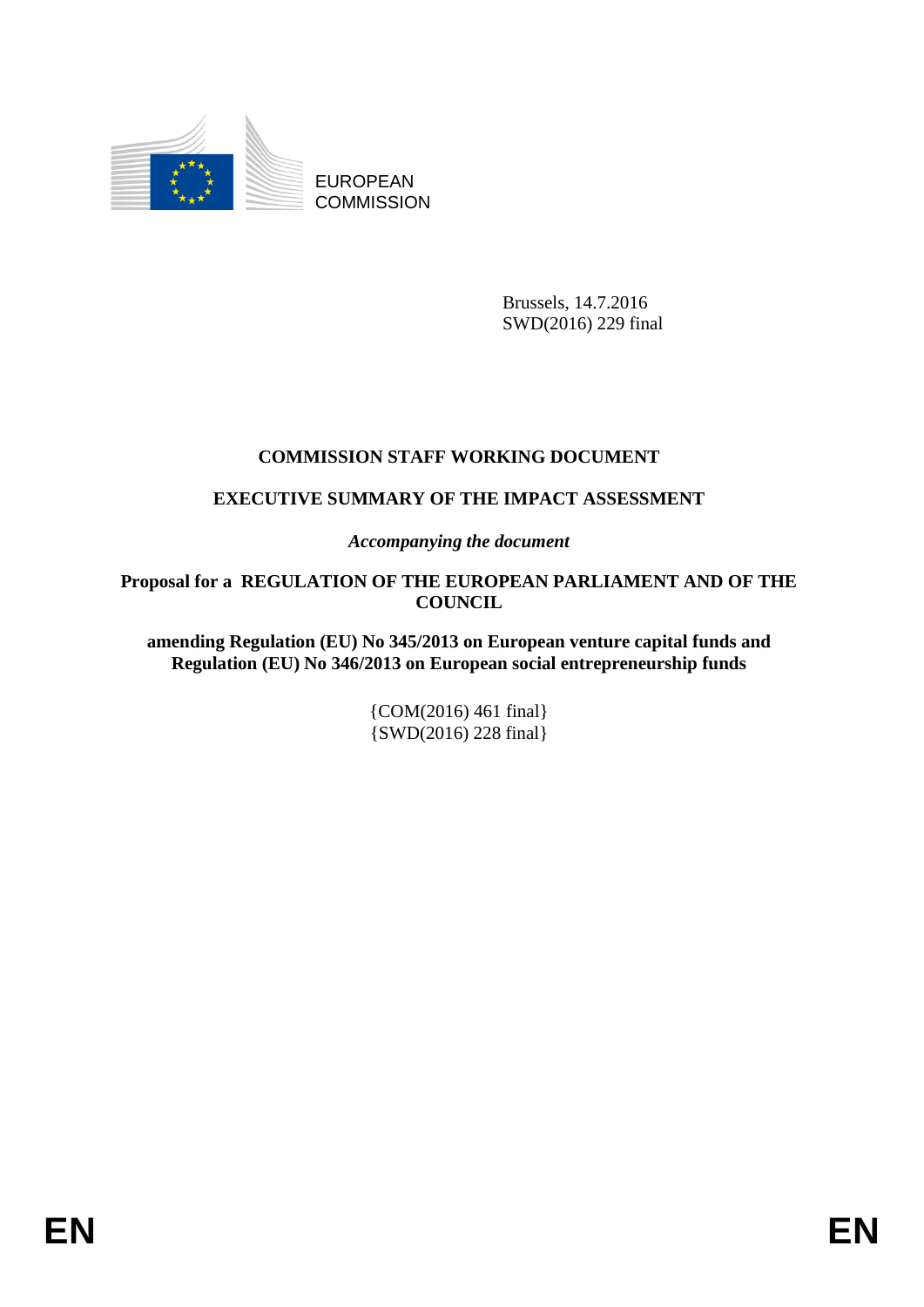# **Executive Summary Sheet**

Impact assessment on Proposal for a Regulation amending Regulation (EU) No 345/2013 on European venture capital funds (EuVECA) and Regulation 346/2013 on European social entrepreneurship funds (EuSEF).

# **A. Need for action**

# **Why? What is the problem being addressed?**

The EuVECA and EuSEF Regulations introduced a "European Venture Capital Fund" and a "European Social Entrepreneurship Fund" label respectively that EuVECA and EuSEF funds supporting young and innovative companies or enterprises with the intention of generating positive social impact are permitted to use. The Regulations enable these funds to be marketed cross-border without additional barriers in order to meet their investment needs. The review of the EuVECA and EuSEF Regulations is closely linked to the Capital Markets Union (CMU) objectives focusing on facilitating SME financing, diversifying sources of financing and strengthening cross-border capital flows. It is also linked to the first and second pillars of the Investment Plan which concentrate on ensuring additional EU funding to SMEs, equity financial instruments under the Programme for the Competitiveness of Enterprises and SMEs (COSME), as well as under Horizon 2020. The Regulations are consistent with other CMU actions, such as the Commission's plan, together with the European Investment Fund, to sponsor a pan-European venture capital fund of funds which would invest in a combination of early, later and expansion stage venture capital funds.

The IA Report builds on the findings of a review, the latter originally linked to the REFIT programme.

# **What is this initiative expected to achieve?**

The proposed measures should increase investments into venture capital and social enterprises via EuVECA and EuSEF funds through (i) removing limitations on larger managers managing EuVECA and EuSEF funds and dual registration requirements, (ii) decreasing costs for EuVECA and EuSEF funds, (iii) broadening the range of eligible assets EuVECA funds may invest in.

# **What is the value added of action at the EU level?**

The amended EuVECA and EuSEF Regulations will render the two specialised funds more attractive and, thus, eliminate the need to research 28 Member States' regimes, reduce costs, and realise economies of scale. The modified rules will further unblock the flow of capital, leading to increased confidence in cross-border investments and to better functioning of the internal market. The necessity of EU action is based on the fact that Member States have no means to individually overhaul weaknesses of the currently applicable EuVECA and EuSEF Regulations. Actions by Member States alone could only target rules outside both Regulations and would be limited to what would be allowed under the Alternative Investment Fund Managers Directive 2011/61/EU.

# **B. Solutions**

# **What legislative and non-legislative policy options have been considered? Is there a preferred choice or not? Why?**

In order to achieve the desired objectives, the following is proposed:

- to increase the number of EuVECA and EuSEF managers, funds, and assets under management through opening up the management of EuVECA and EuSEF funds to large asset managers, i.e. those authorised under the Alternative Investment Fund Managers Directive 2011/61/EU;
- to expand EuVECA eligible assets beyond the current SME definition (unlisted companies with less than 250 employees + annual turnover less than €50 million or annual balance sheet less than €43 million) by adding (a) small mid-caps (i.e. non-SMEs up to 499 employees), as targeted by EU programs managed by the European Investment Fund, (b) SMEs listed on SME growth markets, as defined in the Markets in Financial Instruments Directive II 2014/65/EU, and (c) to allow follow-on investment;
- to decrease costs in determining managers' own funds, explicitly prohibiting fees imposed by competent authorities of host Member States and simplifying registration processes.

#### **Who supports which option?**